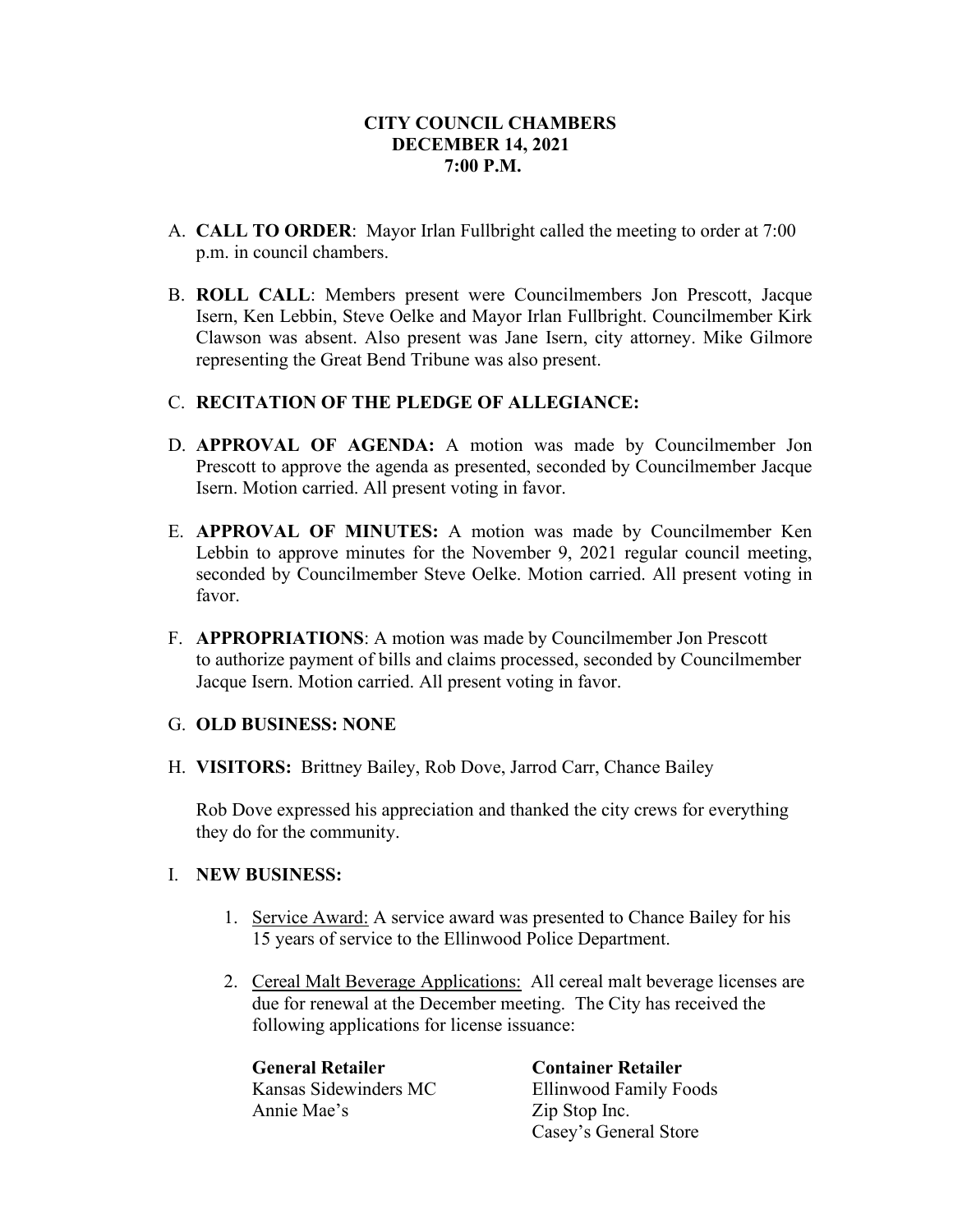#### **CITY COUNCIL CHAMBERS DECEMBER 14, 2021 7:00 P.M.**

A motion was made by Councilmember Jon Prescott to approve the cereal malt beverage applications and issue licenses for the applicants presented above for 2022. Seconded by Councilmember Steve Oelke. Motion carried. All present voting in favor.

3. Demolition Bids – 300 East B Street: Staff explained that bid requests for the demolition of the structure at 300 East B Street were sent to two companies with the stipulation that the job must be completed by January 28, 2022 with a \$100 per day penalty for each day beyond the January  $28<sup>th</sup>$ deadline. The following bids were received:

| Stone Sand Co. Inc. \$4250.00 |           |
|-------------------------------|-----------|
| <b>Steve Peter</b>            | \$7500.00 |

A motion was made by Councilmember Jacque Isern to approve the bid from Stone Sand in the amount of \$4250 with a completion date of January 28, 2022 for the demolition of the structure at 300 East B Street, contingent upon the city obtaining ownership of the property. Motion seconded by Councilmember Ken Lebbin. Motion carried. All present voting in favor.

4. Kansas Gas Franchise Agreement: Presented to Council for review was Ordinance 2021-11, an ordinance granting to Kansas Gas Service, a Division of ONE Gas, Inc. a natural gas franchise for the consideration of a franchise fee of five percent (5%) of the actual Gross Cash Receipts collected by the Company from the distribution of natural gas to all sales consumers within the corporate limits of the City.

A motion was made by Councilmember Ken Lebbin to adopt Ordinance 2021-11, seconded by Councilmember Jon Prescott. Motion carried. All present voting in favor.

5. Wire Purchase: Staff explained with possible plans for a new hospital and the need to make some improvements to the electrical distribution system at this location for the supply of electricity to the new area, the need for material is prevalent. Staff explained the current condition of the economy has caused a shortage of wire. The underground wire needed for this project is currently in stock at Stanion Electric and staff would ask council to consider the purchase of the wire at this time. Presented to council was a quote from Stanion Electric for 5428 feet of wire at a cost of \$15,710.81. It was then discussed to purchase a third reel of wire if it is still available because of the current shortage of wire. The consensus of council was to purchase a third reel of wire if available.